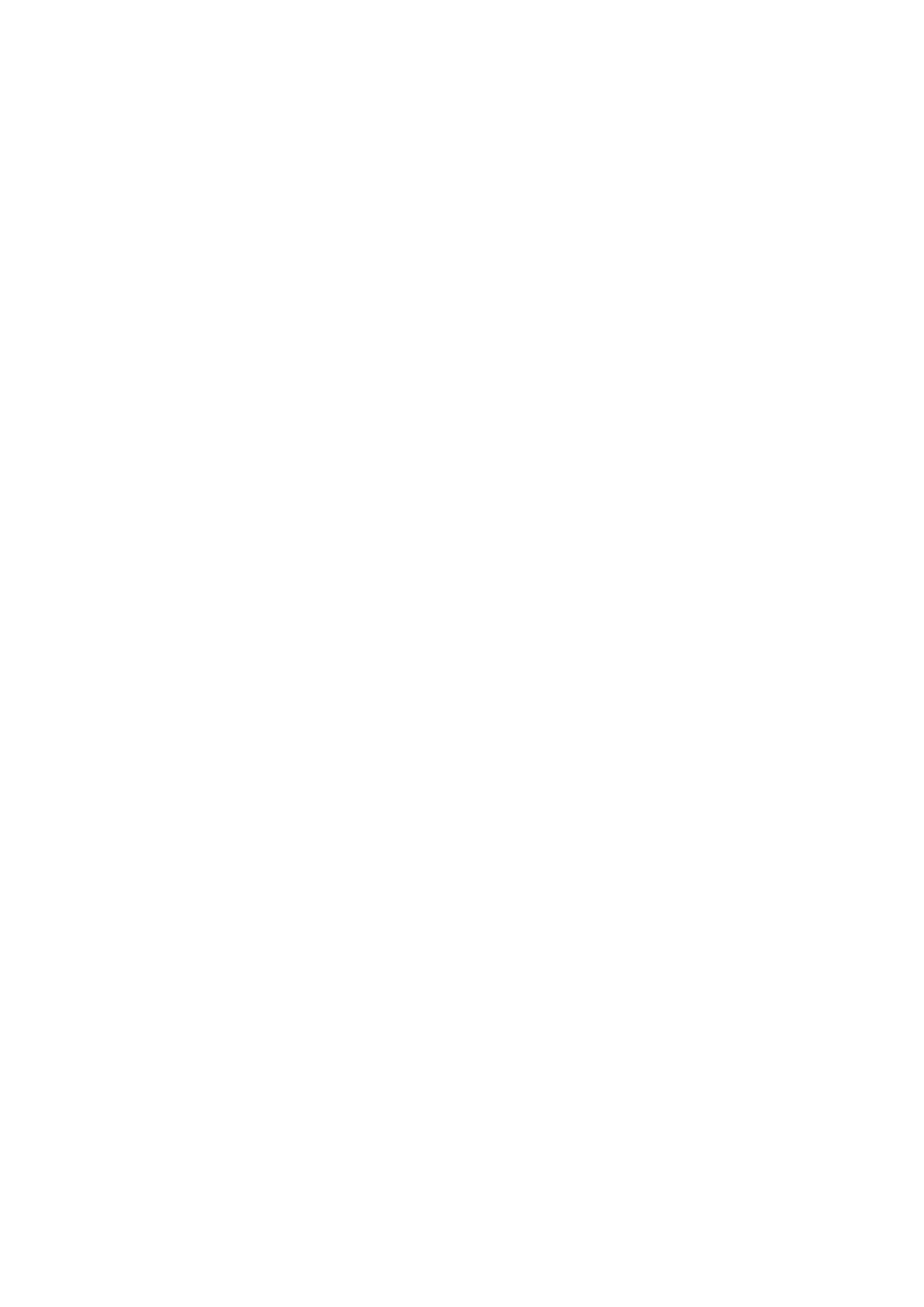*I certify that this public bill, which originated in the Legislative Assembly, has finally passed the Legislative Council and the Legislative Assembly of New South Wales.*

> *Clerk of the Legislative Assembly. Legislative Assembly, Sydney, , 2013*



New South Wales

# **Independent Commission Against Corruption Amendment (Disciplinary Proceedings) Bill 2013**

Act No , 2013

An Act to amend the *Independent Commission Against Corruption Act 1988* with respect to evidence in disciplinary proceedings after findings of corrupt conduct.

*I have examined this bill and find it to correspond in all respects with the bill as finally passed by both Houses.*

*Assistant Speaker of the Legislative Assembly.*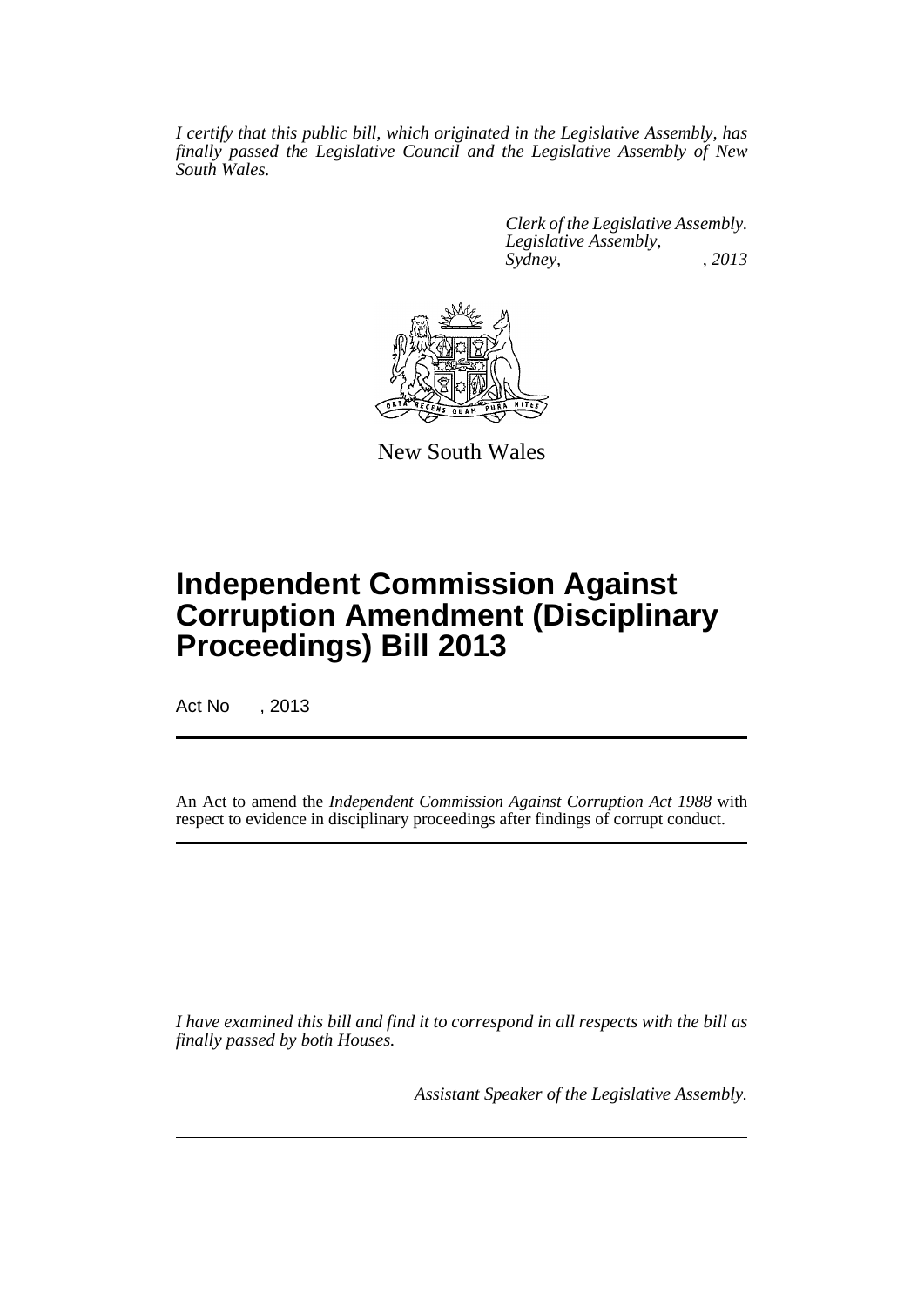Independent Commission Against Corruption Amendment (Disciplinary Clause 1 Proceedings) Bill 2013

## <span id="page-3-0"></span>**The Legislature of New South Wales enacts:**

## **1 Name of Act**

This Act is the *Independent Commission Against Corruption Amendment (Disciplinary Proceedings) Act 2013*.

## <span id="page-3-1"></span>**2 Commencement**

This Act commences on the date of assent to this Act.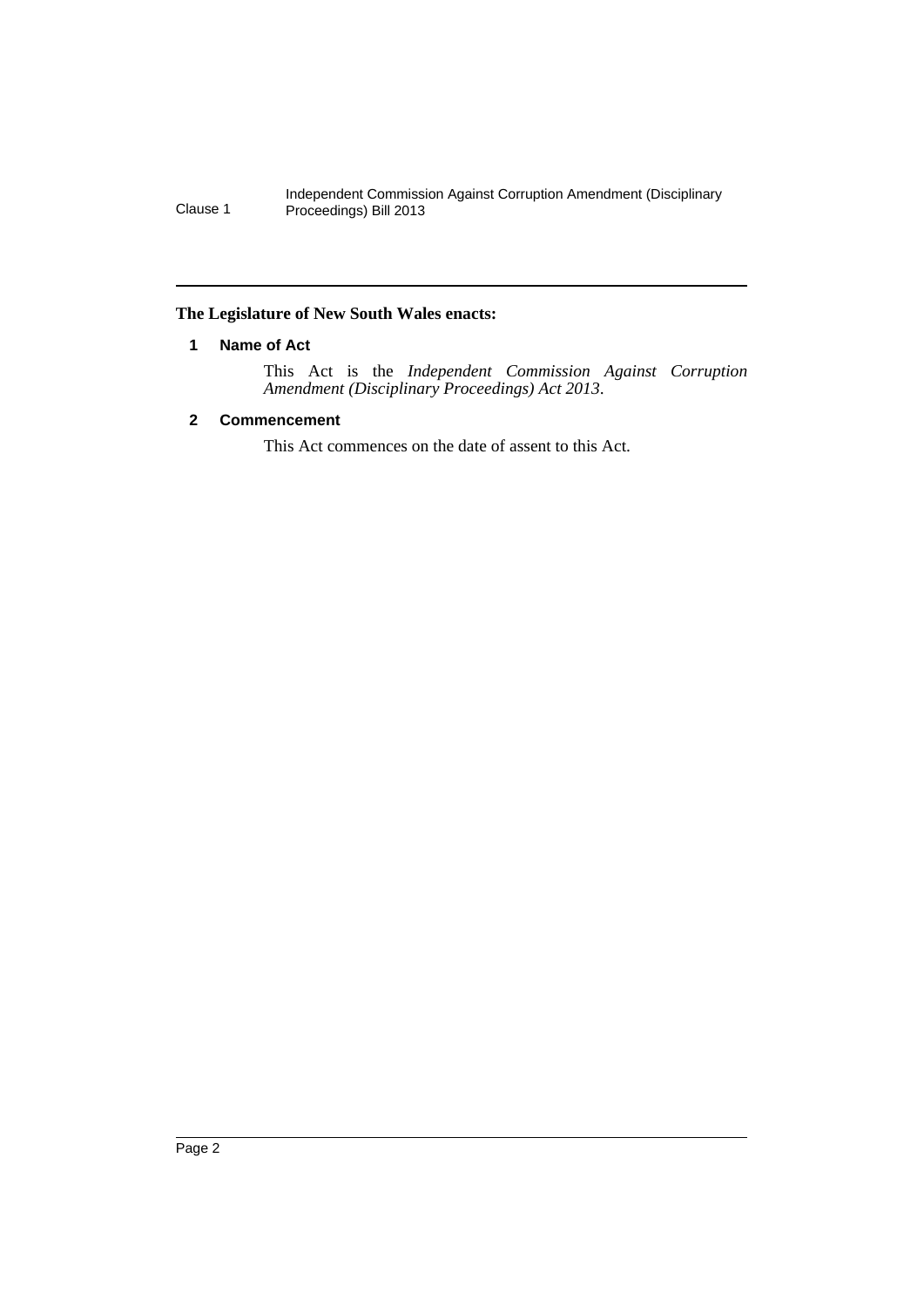Independent Commission Against Corruption Amendment (Disciplinary Proceedings) Bill 2013

Amendment of Independent Commission Against Corruption Act 1988 No 35 Schedule 1

## <span id="page-4-0"></span>**Schedule 1 Amendment of Independent Commission Against Corruption Act 1988 No 35**

### **[1] Section 26 Self-incrimination**

Insert "or except as provided by section 114A (5)" after "this Act" in section 26 (2).

## **[2] Section 37 Privilege as regards answers, documents etc**

Insert "or section 114A (5)" after "this section" in section 37 (3).

## **[3] Section 114A**

Insert after section 114:

### **114A Disciplinary proceedings—taking action based on finding of corrupt conduct**

- (1) This section applies if a finding is made by the Commission in a report under section 74 that a public official has engaged, or has attempted to engage, in corrupt conduct.
- (2) Disciplinary proceedings in connection with the employment of the public official may be taken by the employer of the public official on the ground of the conduct of the public official on which the finding was based.
- (3) The person or body determining the disciplinary proceedings:
	- (a) is not required to further investigate whether that conduct occurred, and
	- (b) may take any disciplinary or other action against the public official of a kind that the person or body may otherwise take in disciplinary proceedings against any such public official, and
	- (c) is to give the public official an opportunity to make a submission in relation to any proposed disciplinary or other action.
- (4) Any such disciplinary or other action is taken to be action under the law relating to the taking of disciplinary proceedings against the public official and that law (including any right to appeal against or seek a review of the action) applies accordingly.
- (5) Evidence given to the Commission by the public official may be admitted and used in disciplinary proceedings against the public official that are authorised by this section (and in any related